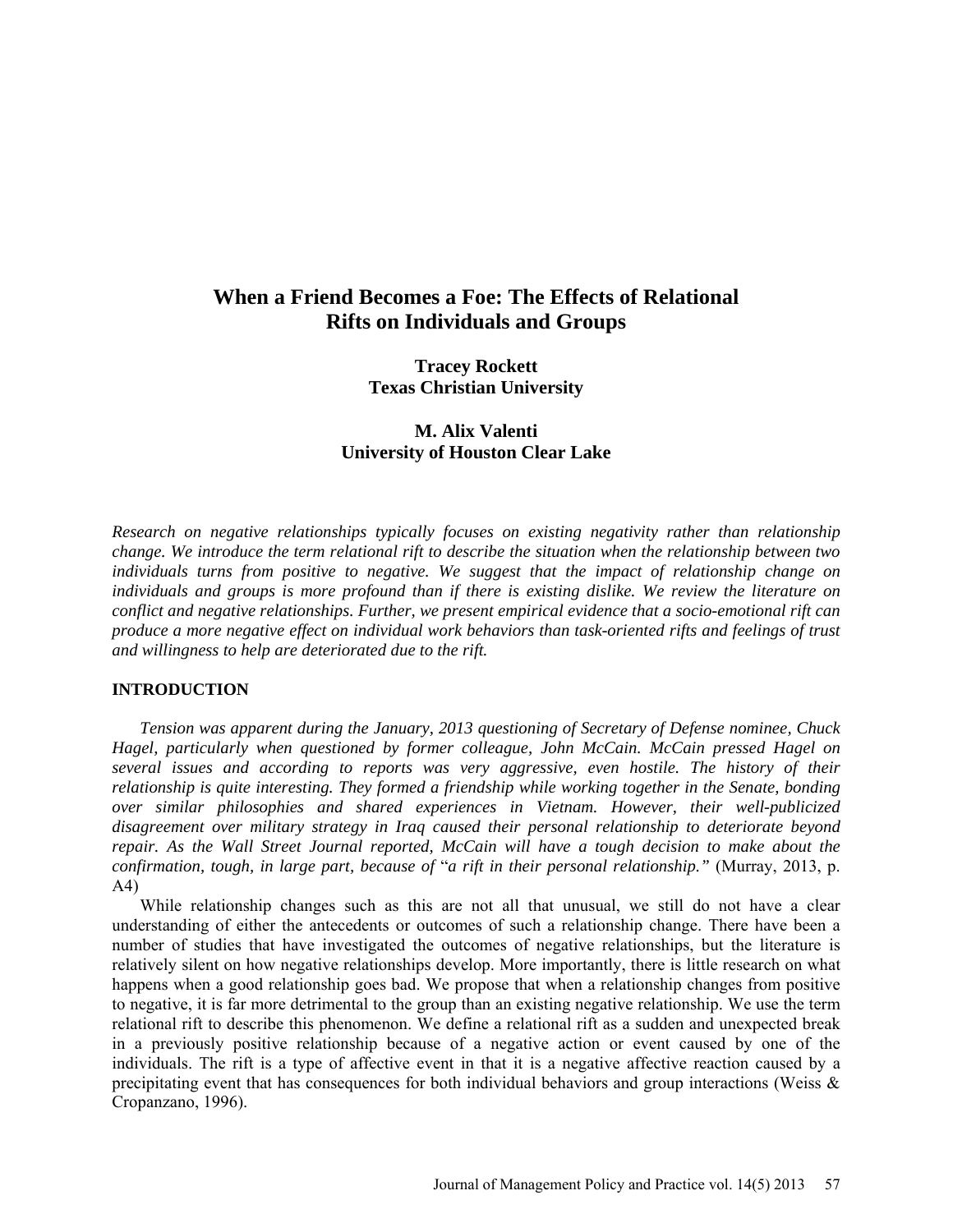This topic is of great importance because working in groups has become a necessity in most organizations, and while managers anticipate that groups will experience positive interactions, relationship conflicts often arise which cause negative feelings among group members. For example, Jehn (1995) found that groups with high levels of relationship conflict have lower levels of performance, satisfaction, and intention to stay in the group. Conflict also produces problems for the organization such as lessened communication (Lau & Murnighan, 2005) and disrupted functioning of the organization (Labianca & Brass, 2006).

In this paper we seek to answer the following questions: What are the effects of relational rifts on the interactions within a group? Are individuals in a group who experience a relational rift more likely to engage in counterproductive behaviors and less likely to behave professionally in response to the rift? Does the perception of a betrayal lead to more damaging outcomes than a change due to an accumulation of negative interactions?

We will first review the literature on conflict to build our understanding of rifts. We then extend the existing research by hypothesizing about how these rifts affect individual and group behaviors. We then test these hypotheses and offer the results. Last we will discuss the implications of our findings.

# **LITERATURE REVIEW AND HYPOTHESIS DEVELOPMENT**

Conflict is defined as a "process in which one party perceives that its interests are being opposed or negatively affected by another party" (Wall & Callister, 1995, p. 517). In the organizational literature, task and relationship conflict have been described as separate constructs (Jehn, 1995; Pelled, 1996; Pinkley, 1990). Task, or cognitive, conflict is characterized by disagreements about the work or assignments being performed by the group. Relationship, or affective, conflict is linked to troublesome interpersonal relationships, such as the hostility or tension felt among group members (Jehn & Mannix, 2001).

In organizational groups, a moderate amount of task conflict helps members perform non-routine tasks better (Jehn, 1995; Pelled, Eisenhardt & Xin, 1999). For example, task conflict in a group prompts members to ask more questions when executing a cognitive task (Shah & Jehn, 1993). With greater task conflict, group members are more likely to explore multiple options in a decision-making task (Eisenhardt, Kahwajy & Burgeois, 1997) and are more likely to engage in process monitoring within the group's interactions (Jehn & Shah, 1997).

Relationship or affective conflict, on the other hand, is detrimental to group effectiveness (Amason, 1996, Jehn, 1995; 1997; Pelled, 1996). Relationship conflict is an interpersonal conflict among individuals, and it can arise from, among other things, different attitudes, different personalities, and different values. This type of conflict is not considered to result in better problem solving or decisionmaking. Rather, it often results in feelings of tension, anxiety, and dissatisfaction with the group (Jehn, 1995). Additionally, higher levels of task interdependence, the extent to which members must rely on one another (Van de Ven & Ferry, 1980), may increase the level of discord, negatively affecting relationship conflict and, consequently, task performance (Jehn, 1995).

#### **Relational Rifts**

While research concludes that task conflict, or conflict over ideas, objectives, or resources, is generally positive for the group – pushing the group to achieve greater outcomes (Eisenhardt, et al., 1997; Shah & Jehn, 1993), relational conflict is viewed as both undesirable and contrary to group effectiveness (Jehn, 1995; 1997). Consistent with this distinction between cognitive or task conflict and affective or relationship conflict made by researchers in the area of conflict management (Amason & Schweiger, 1994; Jehn 1995; Pinkley, 1990), we maintain that there are two major types of relational rifts: taskoriented and social-emotional. Task-oriented rifts can arise from disagreements over the task objectives, allocation of duties and/or resources, or other work-related event that trigger negative emotions about the other and lead to a break in the relationship. Task conflict has been found to be beneficial for groups because it can increase critical analysis of ideas and consequently improve performance (Jehn, 1995).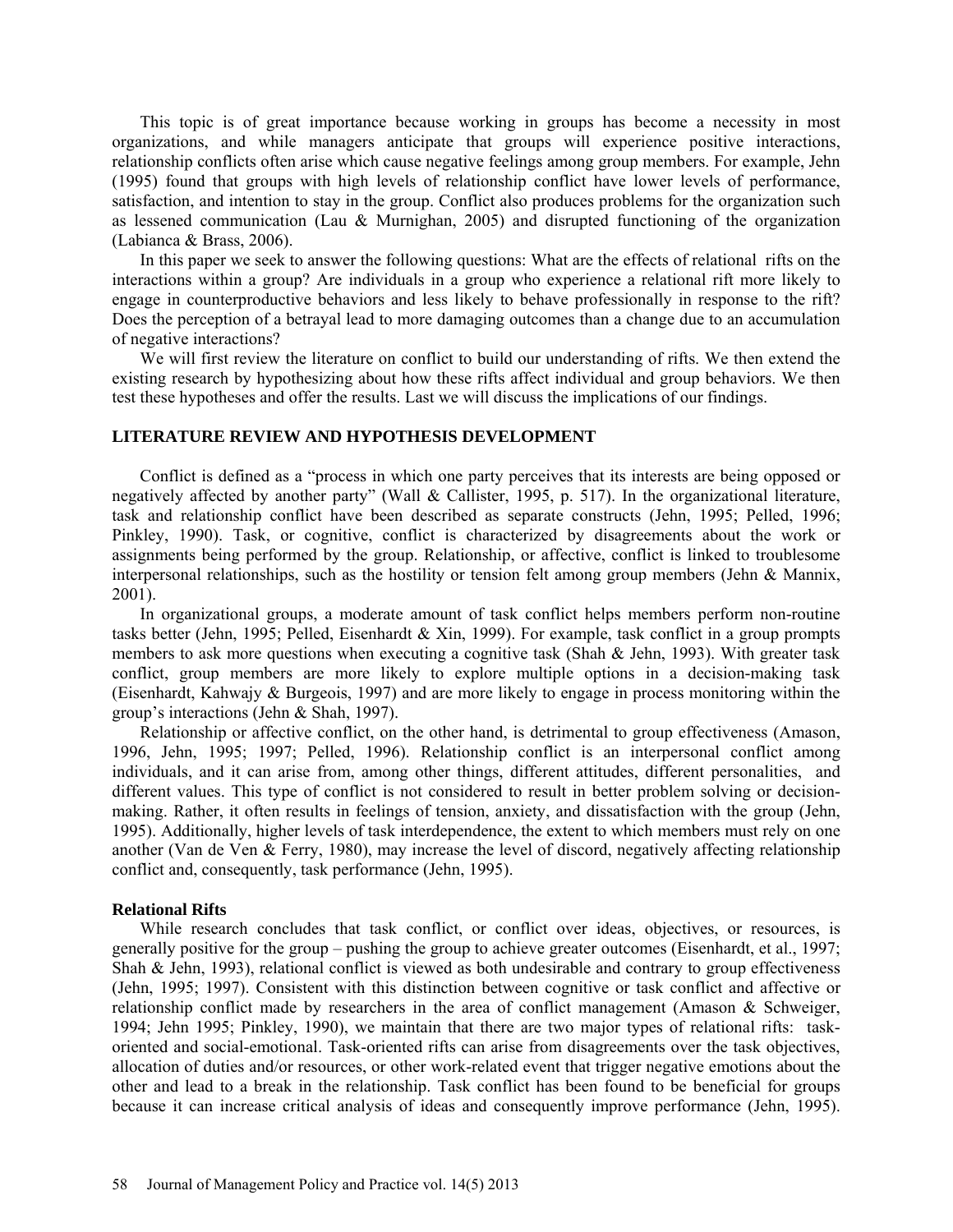Similar to the research on task conflict, we suggest that task-oriented rifts will be easier to manage and can be mediated or resolved before dysfunctional behaviors emerge (Pierce & Gardner, 2002).

While task conflict can be good for groups, relationship conflict is not. It has been found to decrease performance and satisfaction and it can lead to increased anxiety and tension in the group (Jehn, 1995; 1997; Pelled, 1996b). Relational rifts might be particularly bad for groups because of the negative event that triggers them. Events that we propose might cause a relational rift include a member gossiping about the other, embarrassing the other, or even engaging in an act of betrayal of either a personal or professional nature. The consequence of this conduct is an immediate change in the relationship from positive to negative. Unlike task-oriented rifts, which may not be permanent, social-emotional rifts often create a lasting dislike between the parties and can cause an erosion in trust because the parties view the behavior as a personal affront. As a result, the effect of a relational rift on subsequent behaviors and on future group dynamics is often quite severe.

Given the highly charged nature of emotional conflict, we believe that the changes that occur due to a perceived interpersonal slight are much more harmful for the group than changes that occur due to conflict associated with the task. Therefore, we believe that social-emotional rifts will be associated with more intense feelings of dislike for the offending individual than task-oriented rifts. In addition, socialemotional rifts are associated with feelings of betrayal and will result in decreased levels of trust of the offending individual than task-oriented rifts. This leads to the following hypotheses:

*Hypothesis 1a: Social-emotional rifts will produce more intense feelings of dislike for the offending individual than task-oriented rifts.*

*Hypothesis 1b: Social-emotional rifts will produce more intense feelings of betrayal for the offending individual than task-oriented rifts.* 

*Hypothesis 1c: Social-emotional rifts will result in lowered levels of trust in the offending individual than task-oriented rifts.*

# **Counterproductive Work Behaviors**

The recency of the negative emotion will make it much more likely that reactions to others in the group will be rather strong and potentially very damaging in nature. When individuals feel that they have been betrayed or hurt by another, it is likely to be detrimental to the group for at least two reasons. First, groups with high levels of emotion often forget about the task and instead focus on the conflict, which leads to undesirable behaviors (Jehn, 1997). Second, highly emotionally charged conflict has been found to have the most detrimental outcomes for groups, since it is both emotional in nature and viewed by group members as irresolvable (Jehn, 1997). In these situations it is often not helpful to encourage members to "talk it out", rather, openness seems to fuel the conflict (Jehn, 1995). Indeed, De Dreu and Van Vianen (2001) found that avoiding attempts to resolve the relationship conflict actually helped group performance, most likely because it allowed group members to focus on the task.

Connected to the high emotionality effect of a relational rift on the group is the desire among some group members to reciprocate for the negative incident. While individuals in existing negative relationships generally find coping strategies such as direct contact avoidance (Jehn, 1995), individuals who have been recently affected by the conflict are not able to distance themselves from the situation and are more likely to strike out in return. Research by Akoyo, Callan & Hartel (2003) and Lazarus & Folkman (1984) shows that conflict that has just occurred is more difficult and more stressful for individuals because they have not had time to cope with the high levels of emotion and develop strategies for dealing with one another.

Exchange theory suggests that if an individual has recently injured or offended a group member, then that member becomes motivated to reciprocate and hurt the offending individual (Blau, 1964). This is particularly troubling since it appears to lead to an escalation of the general conflict in the group and to more blaming and defensiveness on the part of all group members (Jehn, 1997). When individuals reciprocate for negative feelings that they have developed in a social-emotional rift, it is likely that the reciprocation is counterproductive to the work of the group.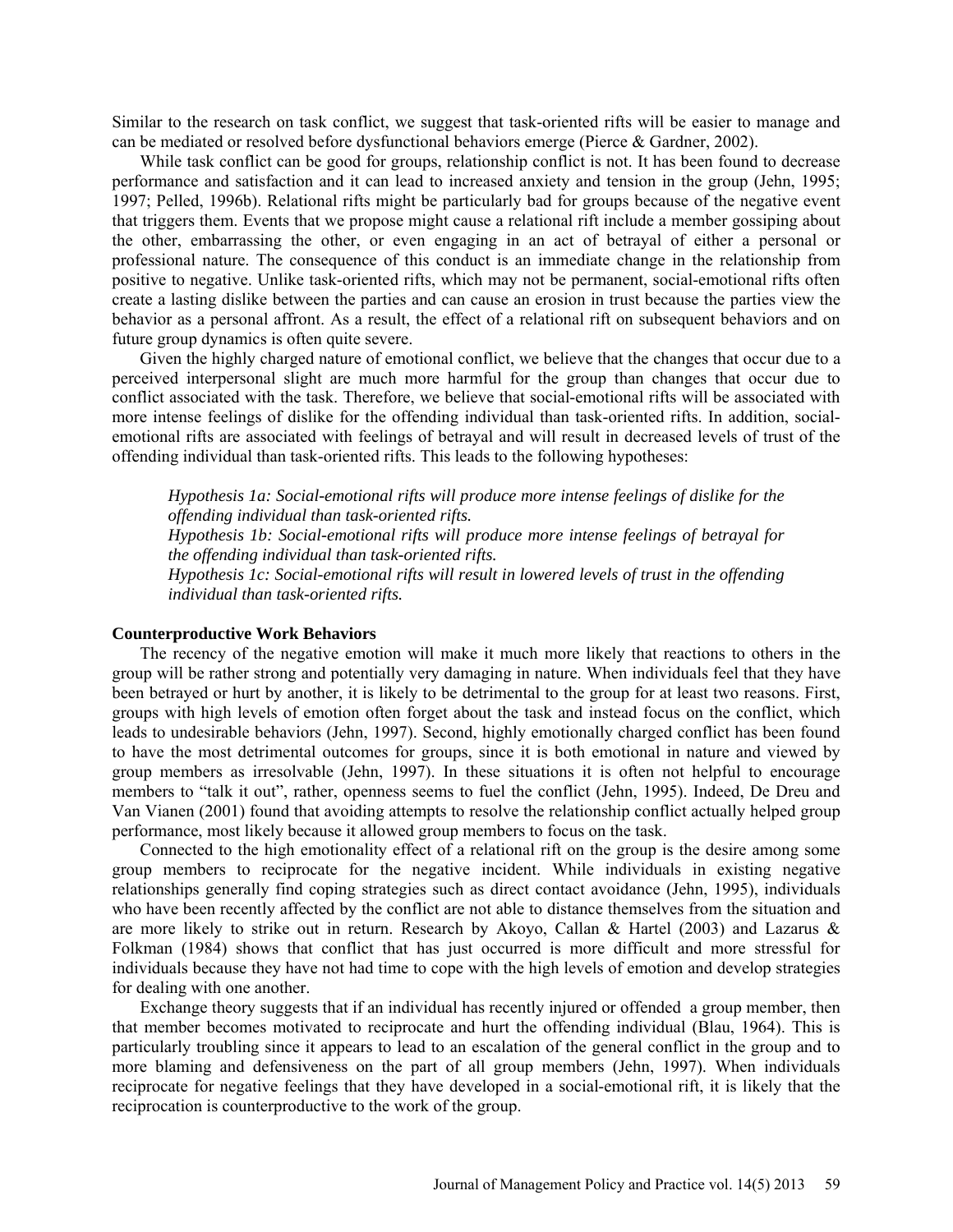These behaviors that are detrimental or counterproductive to the goals of the group have been identified as counterproductive work behaviors (Dalal, 2005). Counterproductive work behaviors (CWBs) range from absenteeism to bullying (Ayoko et al., 2003; Farrell & Stamm, 1988). Marcus and Schuler (2004) found that CWBs are often triggered by perceptions of being wronged or being the victim of injustice, which can be expected in the case of an individual experiencing a relational rift. Perceived stress can also be a trigger for a counterproductive work behavior (Farrell & Stamm, 1988).

In the case of a social-emotional relational rift*,* the offended individual is likely to engage in counterproductive work behaviors that affect the group. Previous research has found evidence that groups that experience high levels of relationship conflict may have more personal attacks and arguments and lower group morale (Jehn & Chatman, 2000; Jehn & Mannix, 2001). Conflict that is stressful for the group and continues over time can escalate and lead to other problems such as bullying, harassment, and other counterproductive work behaviors (Ayoko et al., 2003; Einarsen, 1999).

Once individuals start expressing their negative emotions in the group either through verbal accusations or CWBs, it is likely to affect others in the group. Further, these feelings can lead to similar responses from the other group members (Totterdell, 2000). The phenomenon of the transfer of emotions and affect between individuals in groups is known as group emotional contagion (Barsade, 2002; Schoenewolf, 1990). For example, Neumann & Strack (2000) found evidence that individuals' moods were affected by listening to others express their emotional state. Another study found that when leaders express positive emotions, they influenced their followers' moods and were rated as more effective (Bono & Ilies, 2006). The contagion effect suggests that the group members are aware, at some level, of the negative relationship, particularly if the offended group member is engaging in some form of CWBs. Therefore we expect:

*Hypothesis 2a: Groups with a social-emotional relational rift are more likely to have occurrences of counterproductive work behaviors than those groups with task-oriented rifts.* 

*Hypothesis 2b: Members of groups with a social-emotional relational rift are more likely to be aware of the relational rift than when there is a task-oriented relational rift.* 

# **Negative Affect**

Labianca & Brass (1997) explored the nature of negative affective relationships. They suggested that negative relationships are bad for the organization because they can negatively influence behaviors, attitudes, and outcomes (Labianca & Brass, 1997). Individuals who have negative affect, or dislike, for another may be less likely to cooperate (Jehn 1995; 1997) and more likely to try to harm the other (Pruitt & Rubin, 1986). Further, Hess (2000) found that individuals who disliked another group member felt greater levels of discomfort with the other and tended to distance themselves, through strategies such as avoidance, to manage their discomfort. In addition, individuals who experience high levels of negative affect tend to have lowered trust (Choi & Cho, 2009).

Trust is an integral part of relationships in organizations and is important to the process of getting work done. Trust has been defined a variety of ways, but for the purpose of this paper we use the definition given by Kramer & Lewicki (2010, p. 247) in which trust is characterized as "a a psychological state characterized by several components, the most important of which is some sort of positive expectation regarding others' behavior". This definition suggests that trust can be eroded if the expectations about the other are violated or proven false.

Trust can lead to prosocial behaviors (Lewicki, McAllister & Bies, 1998) which can increase productivity and effectiveness (Dirks, 2000; Langfred, 2007). It can be particularly important to diverse teams of individuals, which is increasingly common in today's organizational environment (Aulakh, Kotabe & Sahay, 1996; Krishnan, Matin & Noorderhaven, 2006).

Distrust, conversely, can have a negative impact on the functioning of groups and organizations. For example, Dirks (2000) found that team members who distrusted one another focused less on team performance and more on individual performance. Studies have found that conflict within teams can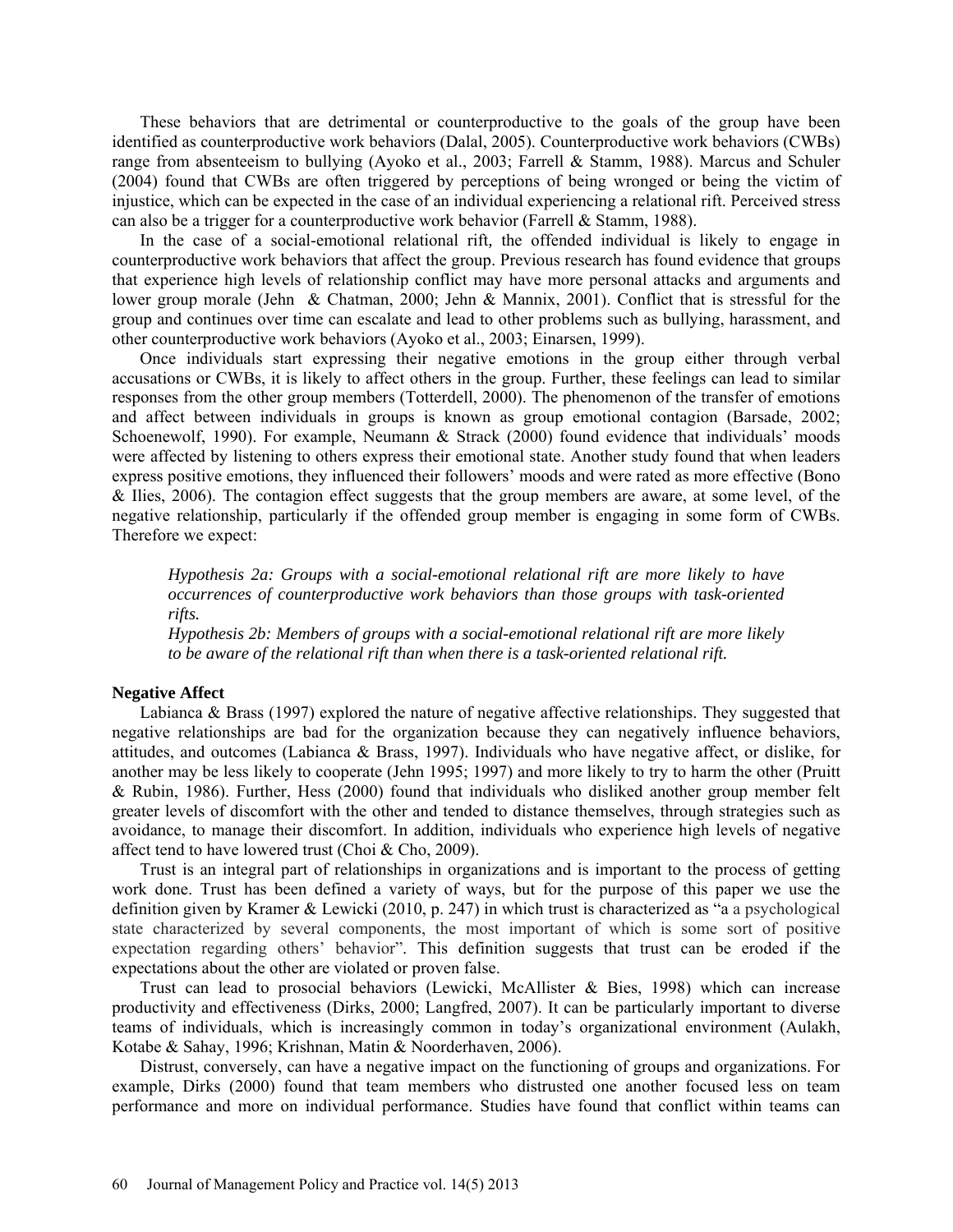disrupt trust, which can then negatively impact performance (Barker, 1993; Langsfred, 2007). Groups that are engaged in a negative spiral of task and relational conflict typically have lower levels of trust (Choi & Cho, 2009).

Helping group members is a critical component of group productivity. Helping has been defined as "voluntarily assisting other members in work related areas" (Ng & Dyne, 2005, p. 515) and is related to other concepts such as organizational citizenship behaviors (Organ, 1988). Positive affect is positively related to helping behaviors (Fisher, 2002; George & Brief, 1992). Since negative affect has been associated with distancing behaviors such as avoidance (Hess, 2000) one might expect that one would be less likely to help someone they dislike. Therefore, we hypothesize:

*Hypothesis 3a: The offended individual's ability to trust in the other is negatively related to the level of dislike for the other.*

*Hypothesis 3b: The offended individual's ability to maintain a professional relationship is negatively related to the level of dislike for the other.*

*Hypothesis 3c: The offended individual's willingness to help is negatively related to the level of dislike for the other.*

## **Betrayal**

When a group member experiences a betrayal it is extremely detrimental to the group. Finkel, Rusbult, Kumashiro & Hannon (2002) define a betrayal as a violation of the norms of the relationship. Events such as betrayals which harm or threaten to harm an individual tend to generate negative emotions (Frijda, 1988). Individuals who have experienced betrayal report a variety of emotions ranging from distrust to anger (Sias, Heath, Perry, Silva & Fix, 2004). In addition to the emotional responses, Sias and colleagues (2004) point out that the results of a betrayal are long-lasting and difficult to resolve. The more positive the relationship is originally, the more damaging the betrayal is to the individuals and their relationship. High levels of trust that exist between friends can cause the perceived betrayal to have a very substantial and negative impact (Robinson, Dirks & Ozcelik, 2004; Labianca & Brass, 2006).

Betrayals are particularly destructive because when trust has been violated, it can create an extremely negative response (Mayer, Davis & Schoorman, 1995). It can also cause individuals to feel insulted and perceive a loss of face, both of which can lead to anger, aggression, and a desire for revenge (Berkowitz, 1993; Bies & Tripp, 1995; Felson, 1982). Once a betrayal has occurred it is very difficult for individuals to overcome their negative emotions (Finkel et al., 2002). In addition to the negative affect, victims of a betrayal can develop negative cognitions and negative behaviors (Hess, 2000; Kremer & Stephens, 1983; Sias, 2004). Individuals who have been "wronged" by another might engage in more aggressive acts which can escalate and trigger a spiral of conflict (Bies & Tripp, 1995; Pruitt & Rubin, 1986).

Given the high levels of negative emotions that are experienced, victims of a betrayal may find it difficult to continue working with the other (Sias et al., 2004). There is a great deal of emotional stress generated by a betrayal, and those who have been affected will engage in different strategies to manage the hurt. These strategies range from distancing behaviors to leaving the organization altogether and they often negatively impact job performance (Hess, 2000; Sias et al., 2004). In extreme cases, there can be a desire for revenge which will damage the relationship even further (Bies & Tripp, 1995). Individuals who are betrayed experience decreased levels of trust due to the violation of the norms of the relationship and are less likely to desire to engage in professional behaviors or help the other. This leads to our last set of hypotheses:

*Hypothesis 4a: The offended individual's ability to trust in the other is negatively related to the level of betrayal experienced.*

*Hypothesis 4b: The offended individual's ability to maintain a professional relationship is negatively related to the level of betrayal experienced.*

*Hypothesis 4c: The offended individual's willingness to help is negatively related to the level of betrayal experienced.*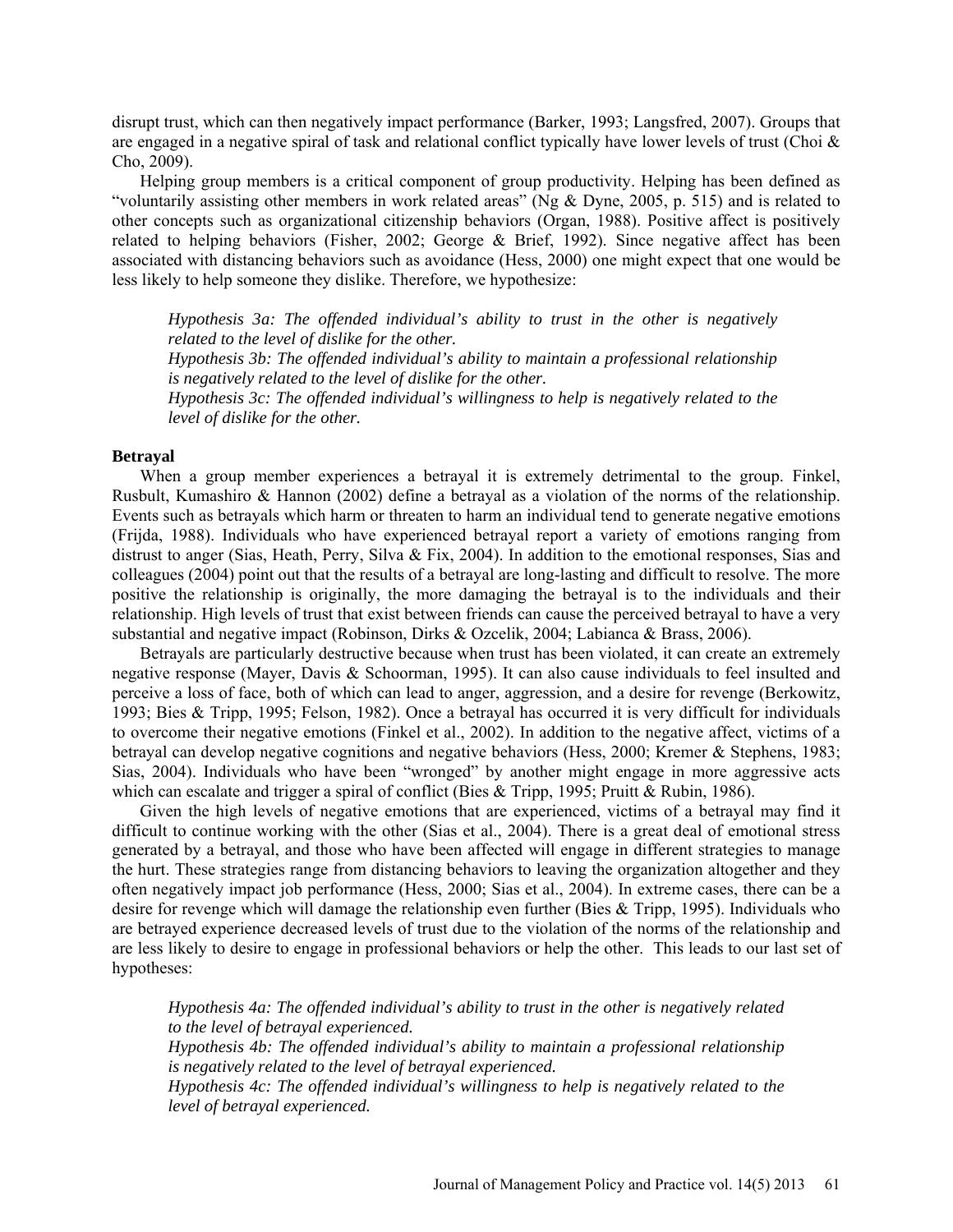#### **METHODS AND RESULTS**

A questionnaire was administered to graduate students in core and elective Organization Behavior courses at a state university in North Texas. Approximately 200 questionnaires were distributed; 173 usable responses were returned. In the first section of the questionnaire students were asked to think of someone with whom they worked and whom they did not like or for whom they had negative feelings. Students were asked to provide their age, sex, and national origin as well as those of the other person. Information about the relationship, such as months known, nature of the relationship, nature of their interactions, and other descriptive information was also provided. In the second section of the questionnaire, students were asked to provide narratives identifying what led to the relationship change, why they disliked the person and what were the consequences of the negative relationship to themselves, the other person, and their work group. In the third section of the questionnaire, students were given 14 statements describing their feelings toward the other person and their perceptions of the other person's and the group's feelings regarding the relationship. On a seven-point Likert scale, students were asked whether they strongly agreed, agreed, strongly disagreed, disagreed, or were neutral regarding the statements. Analysis of the respondents revealed that 65% were male, 49% were Caucasian, 38% were Asian, 9% were Hispanic and 4% were African American, with an average age of 29. Descriptive statistics and correlations are included in Table 1.

|                   | Mean    | S. D.    |              | $\overline{c}$ | $\overline{3}$ | $\overline{4}$      | 5            | 6            | $\overline{7}$ | 8         | 9            | 10           | 11           | 12           | 13           | 14 |
|-------------------|---------|----------|--------------|----------------|----------------|---------------------|--------------|--------------|----------------|-----------|--------------|--------------|--------------|--------------|--------------|----|
| 1. Sex            | .3468   | .47734   | $\mathbf{1}$ |                |                |                     |              |              |                |           |              |              |              |              |              |    |
| 2. Age            | 29.2543 | 6.12126  | $-.269**$    | $\mathbf{1}$   |                |                     |              |              |                |           |              |              |              |              |              |    |
| 3. Cauc.          | .4855   | .50124   | .070         | .098           | $\mathbf{1}$   |                     |              |              |                |           |              |              |              |              |              |    |
| 4. Hisp.          | .0925   | .29055   | $-.107$      | $.199***$      | $-.310**$      | $\mathbf{1}$        |              |              |                |           |              |              |              |              |              |    |
| 5.AfAmer          | .0405   | .19761   | .097         | $-.081$        | $-.199**$      | $-.066$             | $\mathbf{1}$ |              |                |           |              |              |              |              |              |    |
| 6. Asian          | .3815   | .48717   | $-.047$      | $-.187"$       | $-763$ **      | $-.251$ **          | $-.161*$     | $\mathbf{1}$ |                |           |              |              |              |              |              |    |
| 7. Same           | .5645   | .28161   | $-.095$      | .016           | .106           | $-144$ <sup>*</sup> | $-.134"$     | .031         | $\mathbf{1}$   |           |              |              |              |              |              |    |
| 8. Known          | 33.7225 | 39.19322 | $-114$       | $.446***$      | $.128*$        | .088                | $-.149*$     | $-123$       | .119           | 1         |              |              |              |              |              |    |
| 9. Dislike        | 5.3468  | 1.34075  | .020         | $-.106$        | $-.036$        | .081                | $-.053$      | .010         | .007           | $-.094$   | $\mathbf{1}$ |              |              |              |              |    |
| 10. Betray 3.6185 |         | 2.17387  | .022         | .062           | $-.085$        | .121                | $-.032$      | .028         | $-.055$        | $.139*$   | .092         | $\mathbf{1}$ |              |              |              |    |
| 11. Trust         | 2.4162  | 1.43469  | $-.093$      | .004           | $-.097$        | $-.177*$            | .043         | $.187***$    | .091           | $-.090$   | $-.344***$   | $-.309**$    | $\mathbf{1}$ |              |              |    |
| 12.CWBs           | 1.0636  | 1.49086  | $-.007$      | $.186***$      | .122           | $-.081$             | $-.009$      | $-.074$      | $-.044$        | $.201***$ | $-.200**$    | $.165*$      | $-.067$      | $\mathbf{1}$ |              |    |
| 13. Aware 1.8439  |         | 2.27062  | .034         | $.172*$        | .082           | $-.084$             | $-.038$      | $-.019$      | $-.098$        | $.171*$   | $-.129*$     | .030         | $-.108$      | $.738***$    | $\mathbf{1}$ |    |
| 14. Type          | .9653   | 1.19542  | $-.020$      | $.213***$      | .048           | $-.074$             | $-.068$      | .023         | .012           | $.165*$   | $-.239***$   | .105         | .005         | $.712**$     | $.634***$    | 1  |

**TABLE 1 DESCRIPTIVE STATISTICS AND CORRELATIONS**

\* Correlation is significant at the 0.05 level.

\*\* Correlation is significant at the 0.01 level.

Quantitative data used in this study for the most part came from the third part of the questionnaire with the exception of classifying the type of conflict as social-emotional or task-oriented. For this, we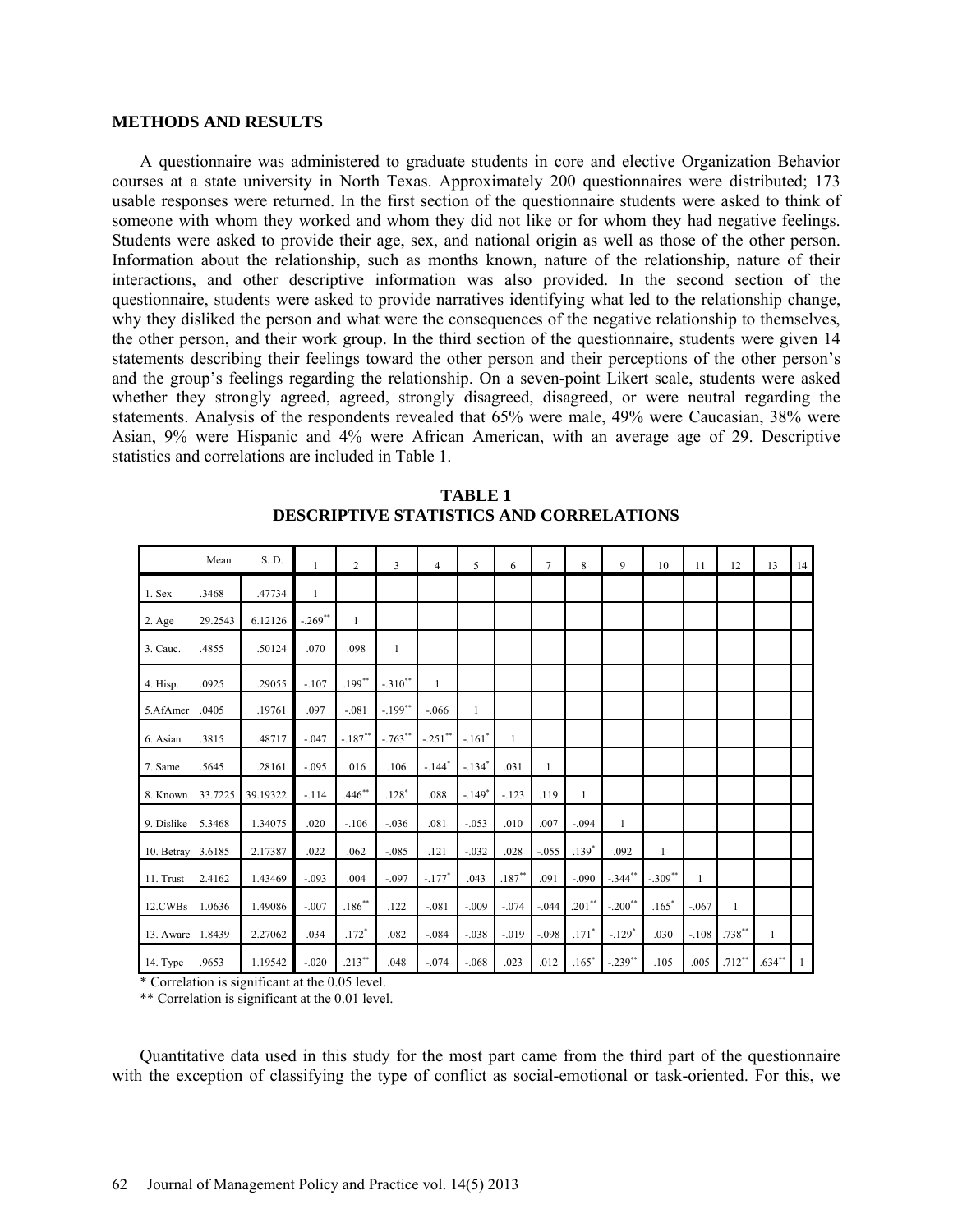coded responses to the question "why do you dislike this person?" as either social-emotional (1) or taskoriented (0). Fifty-one percent of the observations were classified as social-emotional conflict.

To test the first two sets of hypotheses, (H1a-H1c and H2a-H2b), the independent variables were the main effect, type of conflict, with controls for the sex, age, and race of the respondent. In addition, we also controlled for the amount of time (in months) the respondent and the other person knew each other and included an index variable capturing the demographic similarities between the two individuals.

Ordinary least squares regression models were estimated first only for the control variables and then adding the type of conflict for each of the predicted results. When only the control variables were included, respondents of Asian descent were more likely to report positive levels of trust  $(p<0.05)$  while older workers were more likely to engage in counterproductive work behaviors (p<.05) or perceive that others in the group were aware of the conflict  $(p<01)$ . When the type of conflict was added to the model, the coefficients for these control variables were no longer significant. For the first set of hypotheses, we found no significant relationships between the type of conflict and the offended party's feelings of betrayal or lower levels of trust. In addition, we found that, contrary to expectations, social-emotional conflict was negatively relative to dislike, at p<.01. Thus, none of the predictions of Hypothesis 1 were supported. Conversely, for Hypothesis 2 the coefficients for counterproductive work behaviors and awareness of the conflict by other group members were both positive and significantly related to socialemotional conflict at  $p<.001$ . Thus, Hypotheses 2a and 2b were supported. Results of these analyses are reported in Table 2.

|              | Dislike       | Betrayal      | Trust         | <b>CWBs</b> | Awareness   |
|--------------|---------------|---------------|---------------|-------------|-------------|
|              | .035          | .227          | $-.267$       | $-.009$     | .208        |
| <b>Sex</b>   | .222)         | (.367)        | (.237)        | (.177)      | (.297)      |
|              | $-.016$       | .014          | .011          | .008        | .022        |
| Age          | (.018)        | (.030)        | (.019)        | (.014)      | (.024)      |
|              | .377          | 1.031         | $-.689$       | $-.343$     | $-.566$     |
| Hispanic     | (.373)        | (.616)        | (.398)        | (.297)      | (.498)      |
| African      | $-.451$       | $-.117$       | .590          | .106        | $-.247$     |
| American     | (.528)        | (.873)        | (.564)        | (.421)      | (.706)      |
|              | .030          | .310          | $.497*$       | $-.296$     | $-.179$     |
| Asian        | .221)         | (.366)        | (.236)        | (.176)      | (.296)      |
| Same         | .070          | $-.273$       | .346          | $-.311$     | $-986*$     |
| Demographics | (.367)        | (.607)        | (.392)        | (.293)      | (.490)      |
| Months       | $-.002$       | .008          | $-.004$       | .004        | .005        |
| Known        | (.003)        | (.005)        | (.003)        | (.002)      | (.004)      |
| Type of      | $-.249**$     | .194          | $-.020$       | .879***     | $1.174***$  |
| Conflict     | (.087)        | (144)         | (.093)        | (.069)      | (.116)      |
| $*_{p<.05}$  | $n=173$       | $n=173$       | $n=173$       | $n=173$     | $n=173$     |
| **p<.01      | $r^2 = 0.074$ | $r^2 = 0.051$ | $r^2 = 0.083$ | $r^2 = 530$ | $r^2 = 427$ |
| ***p<.001    |               |               |               |             |             |

**TABLE 2 REGRESSION RESULTS OF EFFECTS OF TYPE OF DISLIKE ON REACTIONS**

Hypotheses 3, and 4 were tested using a separate regression model as the predictor variables for each of these were the level of dislike for the other person and the level of betrayal experienced by the respondent. An additional control variable was added to account for whether the respondent reported that they at one time liked the other person. Both dislike and betrayal were negatively related to trust at p<.001, and dislike was negatively related to the likelihood of helping the other at p<.05, thus supporting Hypotheses 3a, 3c, and 4a. The individual's ability to maintain a professional relationship was unaffected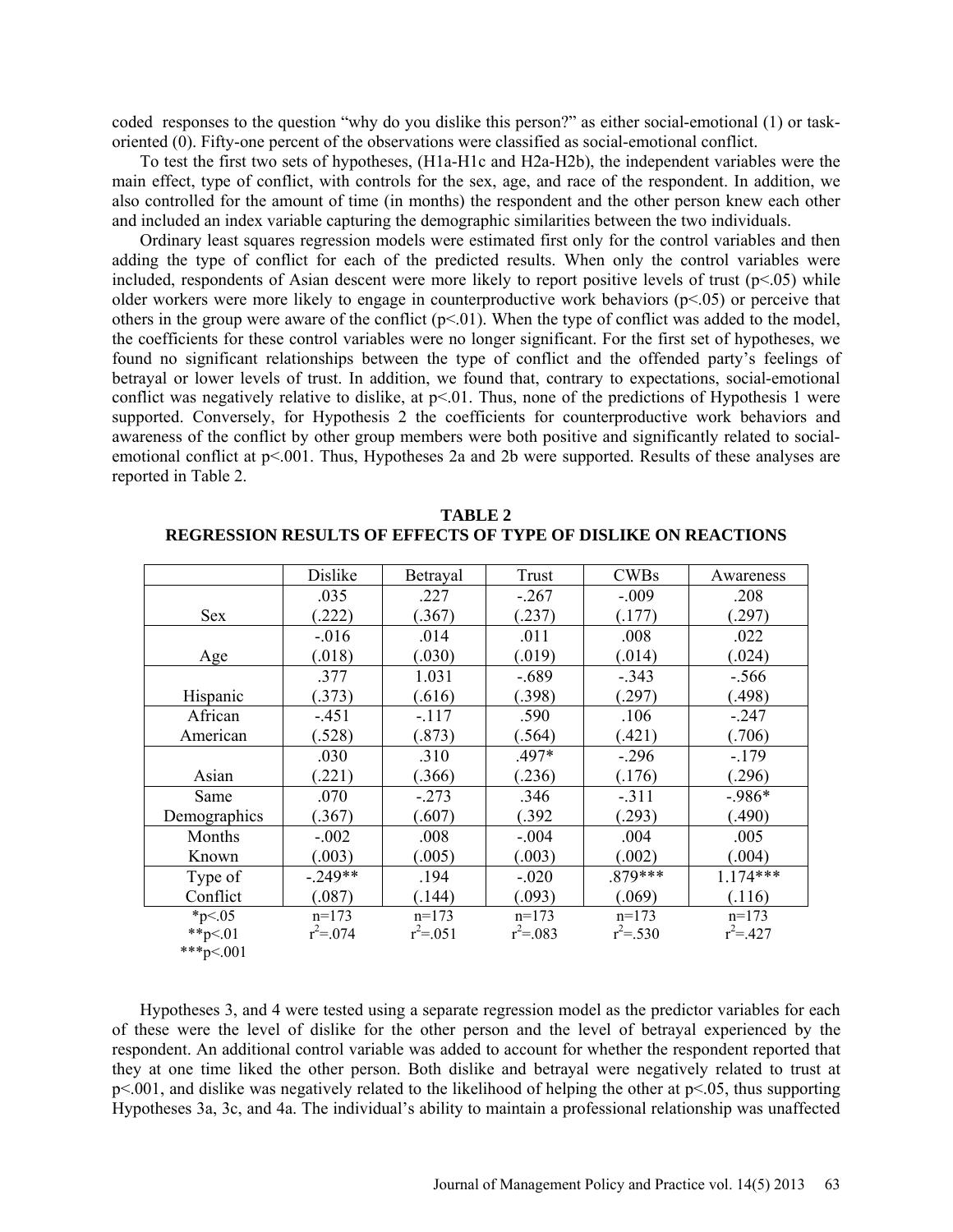by his or her feelings of dislike or betrayal; thus, Hypotheses 3b and 4b were not supported. Results are reported in Table 3.

|              | Trust       | Professional | Willingness to Help |
|--------------|-------------|--------------|---------------------|
|              |             | Relationship |                     |
|              | $-.231$     | .142         | .095                |
| Sex          | (.210)      | (.258)       | (.248)              |
|              | .015        | .028         | $-.004$             |
| Age          | (.017)      | (.021)       | (.020)              |
|              | $-1.204**$  | $-.846$      | 1.280**             |
| Hispanic     | (.379)      | (.447)       | (.499)              |
| African      | .605        | $-.570$      | .293                |
| American     | (.502)      | (.618)       | (.592)              |
|              | $.633**$    | $-.869***$   | $-.464$             |
| Asian        | (.211)      | (.260)       | (.249)              |
| Same         | .236        | $-.859$      | $-.262$             |
| Demographics | (.348)      | $(.428*$     | (.411)              |
| Months       | $-.004$     | .005         | $-.003$             |
| Known        | (.003)      | (.003)       | >003                |
|              | $-.288***$  | .049         | $-.213*$            |
| Dislike      | (.074.)     | (.091)       | (.087)              |
|              | $-.218***$  | $-.098$      | $-.049$             |
| Betrayal     | (.047)      | (.057)       | (.055)              |
| Used to      | 168**       | .107         | $-.031$             |
| Like         | (.061)      | (.076)       | (.072)              |
| $*_{p<.05}$  | $n=173$     | $n=173$      | $n=173$             |
| **p<.01      | $r^2 = 250$ | $r^2 = 134$  | $r^2 = 104$         |
| ***p<.001    |             |              |                     |

# **TABLE 3 REGRESSION RESULTS OF CONSEQUENCES OF CONFLICT ON INDIVIDUAL BEHAVIORS**

#### **DISCUSSION**

Our findings suggest that the type of rift does not seem to matter with respect to the individual's internal state. No differences were reported in levels of reported dislike, betrayal, or trust between socialemotional rifts and task-oriented rifts. Some studies have suggested that these results may occur because it is difficult, if not impossible, for individuals to disentangle types of conflict. The reasoning is that relationship conflict can lead to task conflict because dislike leads to disagreement over task related issues and, conversely, task conflict can lead to relationship conflict because personal dislike stems from continued disagreement over task related issues. In a meta-analysis of conflict studies, De Dreu & Weingart (2003) found that task conflict and relationship conflict were both bad for groups. One study found that relationship conflict leads to task conflict, but not the other way around (Choi  $\&$  Cho, 2010). Our study suggests that, at least for cognitions and affective reactions, the type of conflict (and therefore rift) was irrelevant. One was just as likely to dislike or distrust the offending individual if there was a task-oriented rift than if there was a social-emotional rift.

However, we did find evidence that the behavioral responses and outcomes do differ with regards to type of rift. If the rift is social-emotional it is more likely that individuals will act and that others will be aware of the rift. This result is supported by evidence from previous studies which suggest that the high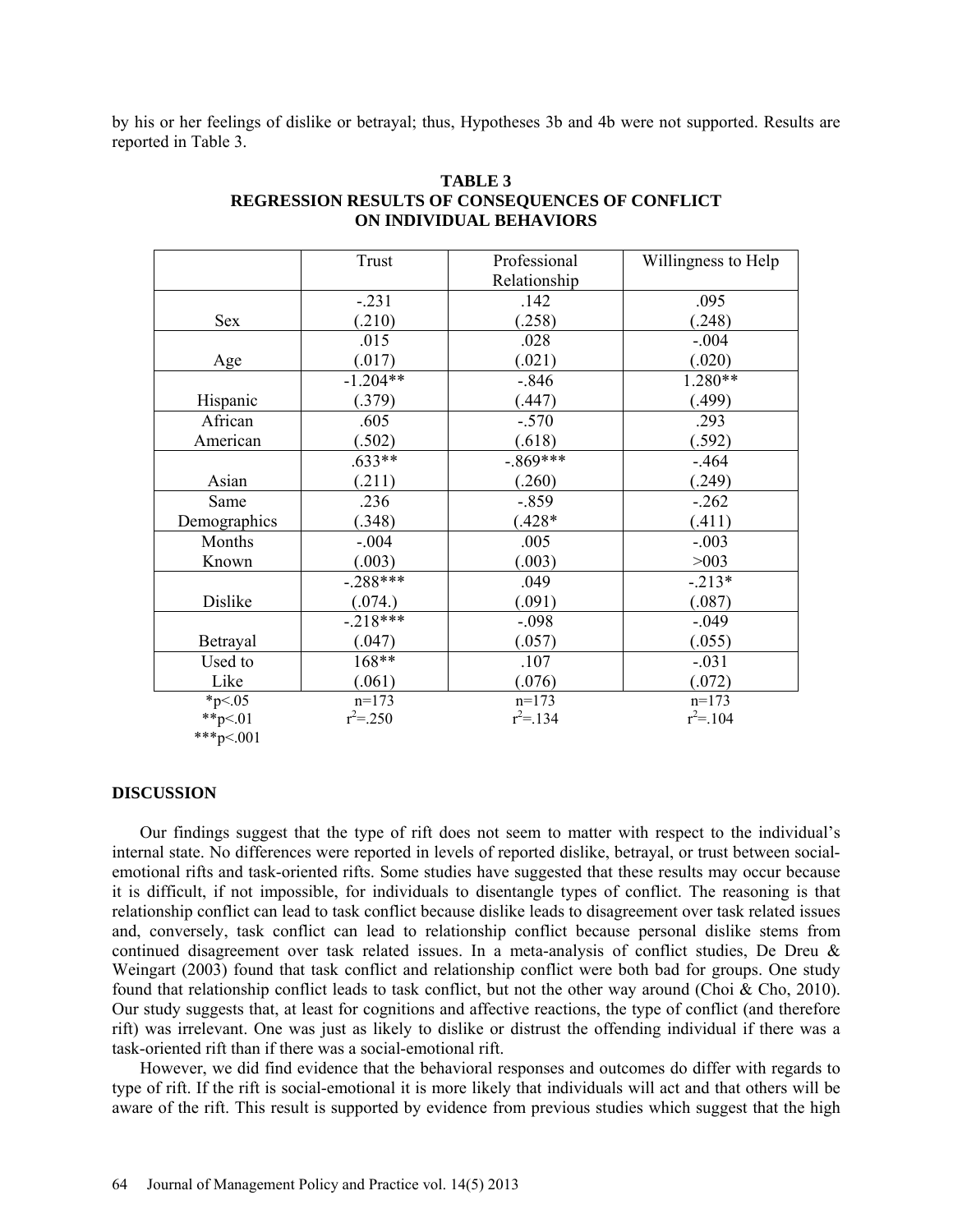levels of negative emotion experienced in social-emotional rifts make it more likely that individuals will engage in some sort of counterproductive work behavior (Ayoko et al., 2003; Einarsen, 1999). Interestingly, age seems to be positively related to these outer manifestations. This seems somewhat counter-intuitive, as one would think older employees would be able to keep their emotions in check and not engage in CWBs. Further research is needed to examine the nature of the relationship and why the rift occurred. In addition, because of their experience, older workers may be more perceptive and, therefore, are more aware when conflicts exist.

Our second model examined the effects of internal reactions to the rift on external behaviors. Both dislike and betrayal predicted lack of trust and dislike predicted an unwillingness to help. Thus, perceptions of betrayal did not lead to more disruptive behaviors as initially anticipated. Even when respondents reported that they disliked the other or felt betrayed by the other, they can still maintain a professional relationship. This is good news for managers as it suggests that conflicts within groups are not necessarily detrimental to the continued professional effectiveness of the groups. On the other hand, dislike between individuals within group may affect willingness to help – this could suggest that animosity among group members will have an overall negative effect on positive behaviors such as helping and other organizational citizenship behaviors in part because the conflict causes problems for the relationship (Ng & Dyne, 2005).

#### **IMPLICATIONS FOR MANAGEMENT**

Trying to resolve these rifts will be a challenge for managers because they will need to strive to balance the need for discussion with the need for avoidance. On the one hand, allowing members to "vent" or discuss their problems can further hinder the group's effectiveness (Brown, Westbrook  $\&$ Challagalla, 2005; De Dreu & Van Vianen, 2001). Conversely, allowing members to engage in a strategy of avoidance is also has negative implications for group interactions (Hess, 2000).

Thus, the question becomes not whether the manager should act, but rather, what should the manager do? There are several steps a manger can take. The first, is to separate the members of the negative dyad from one another and the group. While this may cause a temporary disruption to the group, it will prevent escalation of the conflict (Kressel & Pruitt, 1989). It also allows for some time to pass for the two individuals to "cool off" before engaging again. The time apart might give the parties the opportunity to rationally evaluate the costs of escalating the conflict, develop some coping strategies, and heal some of the hurt felt immediately after the precipitating incident. There is a risk that this tactic will cause problems since it will call attention to the negative dyad and possibly stigmatize those group members; conversely, allowing the conflict to escalate would also call attention to the negative behavior. Thus, by separating the parties, the potential for the conflict to spiral out of control is mitigated.

Another method for dealing with this problem is preemptive, that is, having groups develop norms about dealing with conflict before the conflict occurs. Surprisingly, research suggests that groups who have norms of openness about dealing with conflict tend to do worse than groups with avoidance norms (Jehn, 1995). This would suggest that managers and groups create norms that discourage individuals from trying to work through problems using discussion and encourage individuals to avoid issues that stimulate conflict. If an organization or group creates an environment in which individuals perceive high levels of procedural justice, group members might be less likely to seek revenge against other members who they perceived have hurt them (Aquino, Tripp & Bies, 2006). Managers can work to create a climate in which individuals work towards forgiveness, once the original hurt has worn off.

#### **LIMITATIONS AND FUTURE RESEARCH**

As with most self-report studies, there runs a risk that respondents' answers may be biased or, at least, based on a misinterpretation of the question. By asking both open-ended questions as well as survey queries, we believe the study was able to capture the true feelings of the respondents regarding the object of their dislike. We also note that the distinction between task-oriented and social-emotional rifts was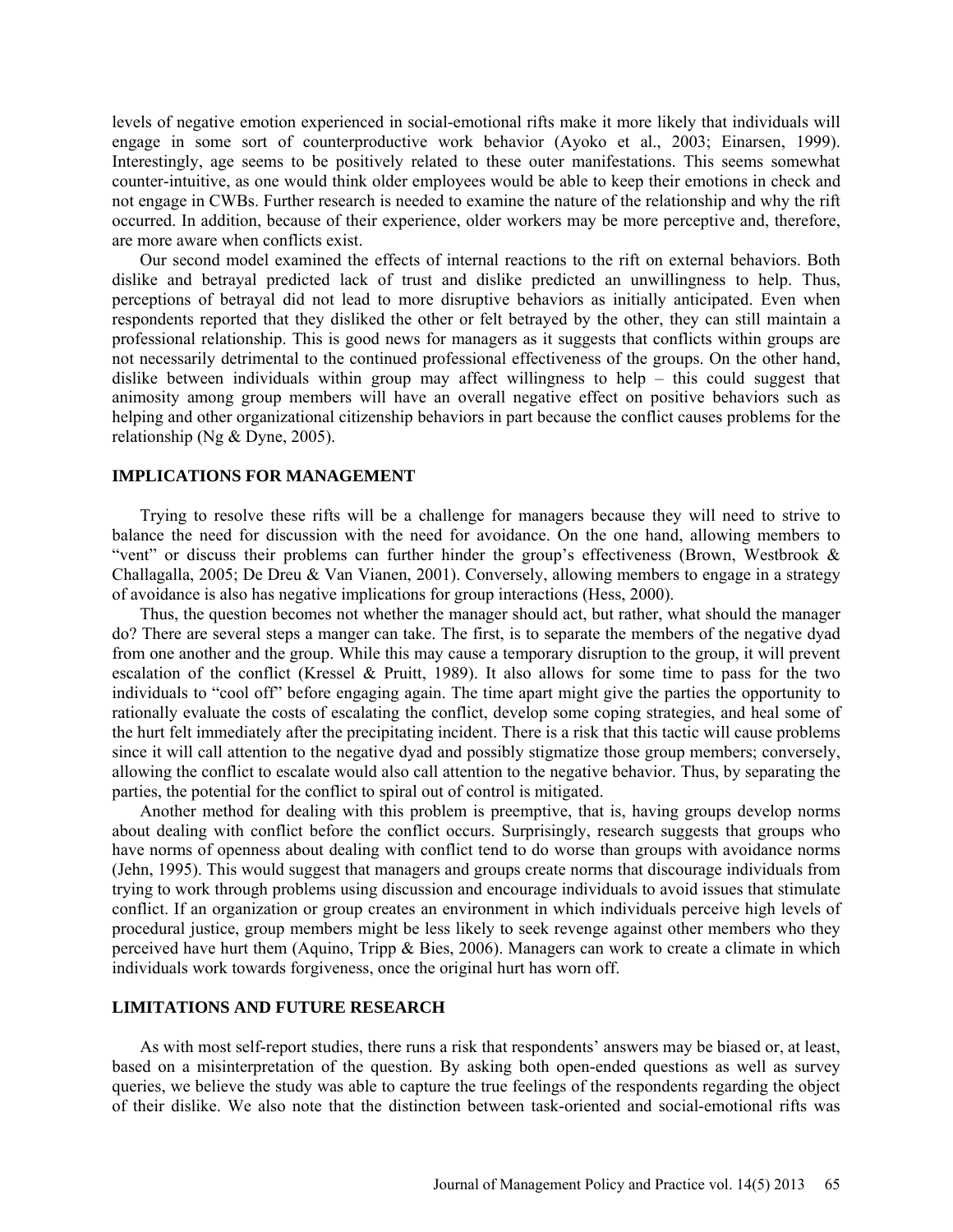based on a content analysis of qualitative responses. Recognizing the possible miscoding that can occur, the authors plan to administer the survey again to another group of students to validate the responses.

While we found a clear link between dislike and trust we don't have a clear sense of which comes first. Do people dislike someone because they distrust him or her, or do they distrust people because they dislike them? We asked the question as "used to like" to try to control for this, but it is quite possible that lack of trust is an antecedent to dislike. Further research is needed to determine the direction of the causality. The picture with betrayal seems clearer in that one would suspect that a betrayal precedes both dislike and distrust. Further analysis of data could confirm this suspicion.

Other than our focus on betrayal, we did not closely examine the antecedents to the rift. It is quite possible that particular antecedents are much more detrimental than others. For example, if the rift is related to the presence of a bully or toxic person it might have particular outcomes and suggest certain prescriptions for fixing the problem (Einarsen, 1999; Meglich, Faley & DuBois, 2012).

Our findings with regards to age and race suggest that more research is needed. It was puzzling to us that older employees tended to be more likely to engage in counterproductive work behaviors. However, it could be the case that older workers are more likely to report their CWBs while younger workers are more likely to be likely to be prone to the social desirability response bias when answering questions about behaviors in the workplace (Arnold & Feldman, 1981).

In a surprising set of findings, race was significantly related to some of the outcomes, but not necessarily in the direction expected. Hispanics reported that they were significantly less likely to trust an offender, but were significantly more likely to be willing to help. Asians, on the other hand, reported that they were more likely to trust a violator and less likely to maintain a professional relationship with them. As Hispanics and Asians are generally categorized as having a collectivist cultural orientation (DeCampo, Rogers & Henricks, 2010), it is difficult to explain this inconsistency, and clearly more research is needed on individual characteristics as antecedents for the effects of a rift.

#### **REFERENCES**

Amason, A.C. & Schweiger, D.M. (1994). Resolving the paradox of conflict, strategic decision-making and organizational performance. *International Journal of Conflict Management*, 5, 239-253.

Arnold, H. J. & Feldman, D. C. (1981). Social desirability response in self-report choice situations. *Academy of Management Journal,* 24, 377-385.

Aulakh, P. S., Kotabe, M. & Sahay, A. (1996). Trust and performance in cross-border marketing partnerships: A behavioral approach. *Journal of International Business Studies*, 27, 1005-1032.

Ayoko, O.B., Callan, V.J. & Hartel, C.E. (2003). Workplace conflict, bullying, and counterproductive behaviors. *The International Journal of Organizational Analysis*, 11, 283-301.

Barker, J. R. (1993). Tightening the iron cage: Concertive control in self-managed teams. *Administrative Science Quarterly*, 38, 408-437.

Barsade, S.G. (2002). The ripple effect: Emotional contagion and its influence on group behavior. *Administrative Science Quarterly*, 47, 644-675.

Berkowitz, L. (1993). *Aggression: Its Causes, Consequences, and Control*. New York: McGraw-Hill.

Bies, R.J. & Tripp, T.M. (1996). Beyond distrust: "Getting even" and the need for revenge. In R. M. Kramer and T. Tyler (Eds.), *Trust in Organizations* (pp. 246-260). Newbury Park, CA: Sage.

Blau, P.M. (1964). *Exchange and Power in Social Life.* New York: Wiley.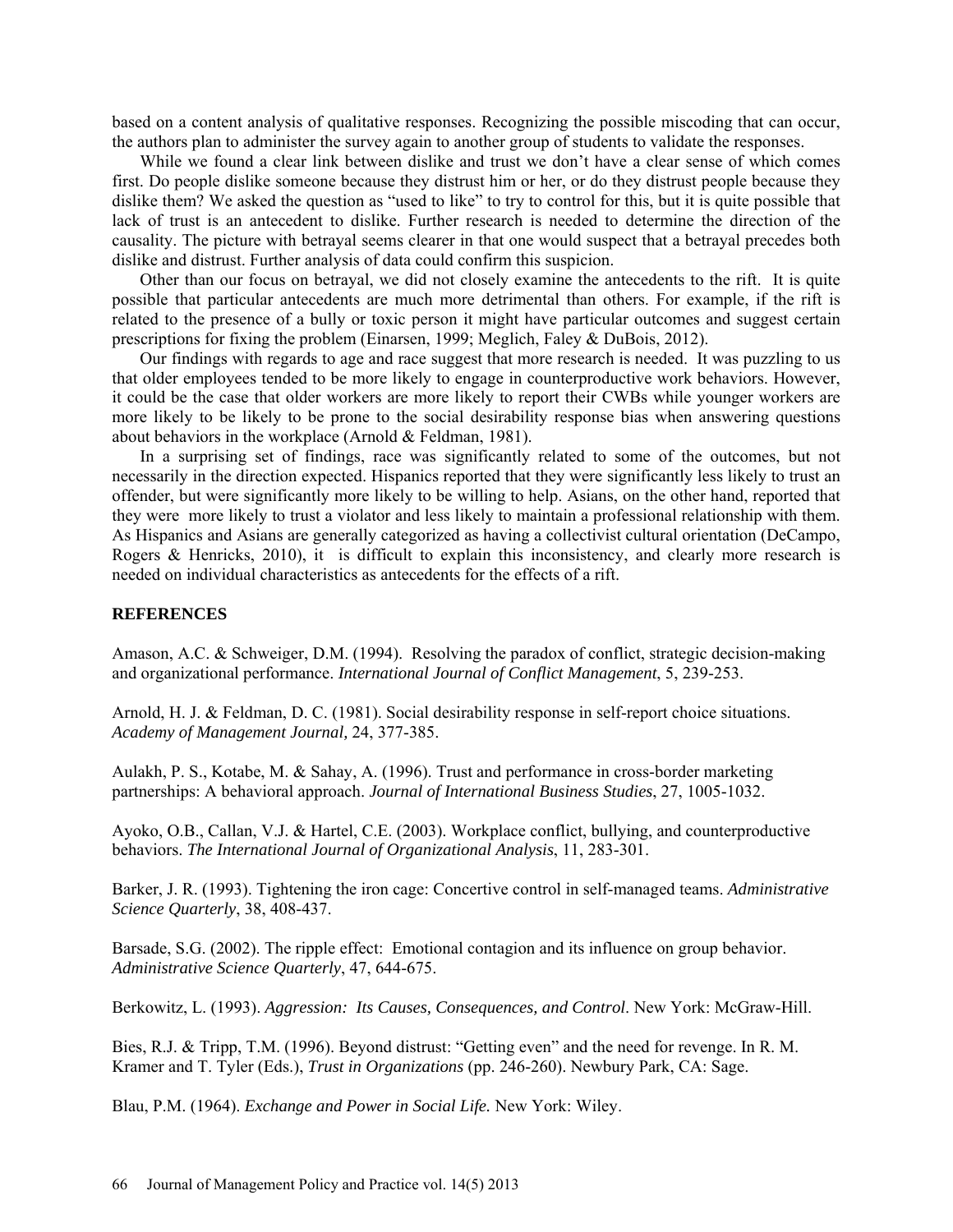Bono, J.E. & Ilies, R. (2006). Charisma, positive emotions, and mood contagion. *The Leadership Quarterly*, 17, 317-334.

Brown, S. P., Westbrook, R. A. & Challagalla, G. (2005). Good cope, bad cope: Adaptive and maladaptive coping strategies following a critical negative work event. *Journal of Applied Psychology*, 90, 792-798.

Choi, K. & Cho, B. (2009). Competing hypotheses analysis of the associations between group task conflict and group relationship conflict. *Journal of Organizational Behavior*, 32, 1106-1126.

Dalal, R. S. (2005). A meta-analysis of the relationship between organizational citizenship behavior and counterproductive work behavior. *Journal of Applied Psychology*, 90, 1241-1255.

DeCampo, G. R., Rogers, K. M. & Henricks, A. T. (2010). The interface of work to family conflict and racioethnic identification: An analysis of Hispanic business professionals. *Employee Responsibilities and Rights Journal*, 23, 55-71.

De Dreu, C. K. W. & Van Vianen, A. E. M. (2001). Managing relationship conflict and the effectiveness of organizational teams. *Journal of Organizational Behavior*, 22, 309-328.

De Dreu, C. K. W. & Weingart, L. R. (2003). Task versus relationship conflict, team performance, and team member satisfaction: A meta-analysis. *Journal of Applied Psychology*, 88, 741-749.

Dirks, K. T. (2000). Trust in leadership and team performance: Evidence from NCAA basketball. *Journal of Applied Psychology*, 85, 1004-1012.

Einarsen, S. (1999). The nature and causes of bullying at work. *International Journal of Manpower*, 20, 16-27.

Farrell, D. & Stamm, C. L. (1988). Meta-analysis of the correlates of employee absence. *Human Relations*, 41, 211-227.

Felson, R. B. (1982). Impression management and the escalation of aggression and violence. *Social Psychology Quarterly*, 45, 245-254.

Finkel, E. J., Rusbult, C. E., Kumashiro, M. & Hannon, P. A. (2002). Dealing with betrayal in close relationships: Does commitment promote forgiveness? *Journal of Personality and Social Psychology*, 82, 956-974.

Fisher, C. D. (2002). Antecedents and consequences of real-time affective reactions at work. *Motivation and Emotion*, 26, 3-30.

Frijda, N. H. (1988). The law of emotions. *American Psychologist*, 43, 349-358.

George, J. M. & Brief, A. P. (1992). Feeling good-doing good: A conceptual analysis of the mood at work-organizational spontaneity relationship. *Psychological Bulletin*, 112, 310-328.

Hess, J. A. (2000). Maintaining nonvoluntary relationships with disliked partners: An investigation into the use of distancing behaviors. *Human Communication Research*, 26, 458-488.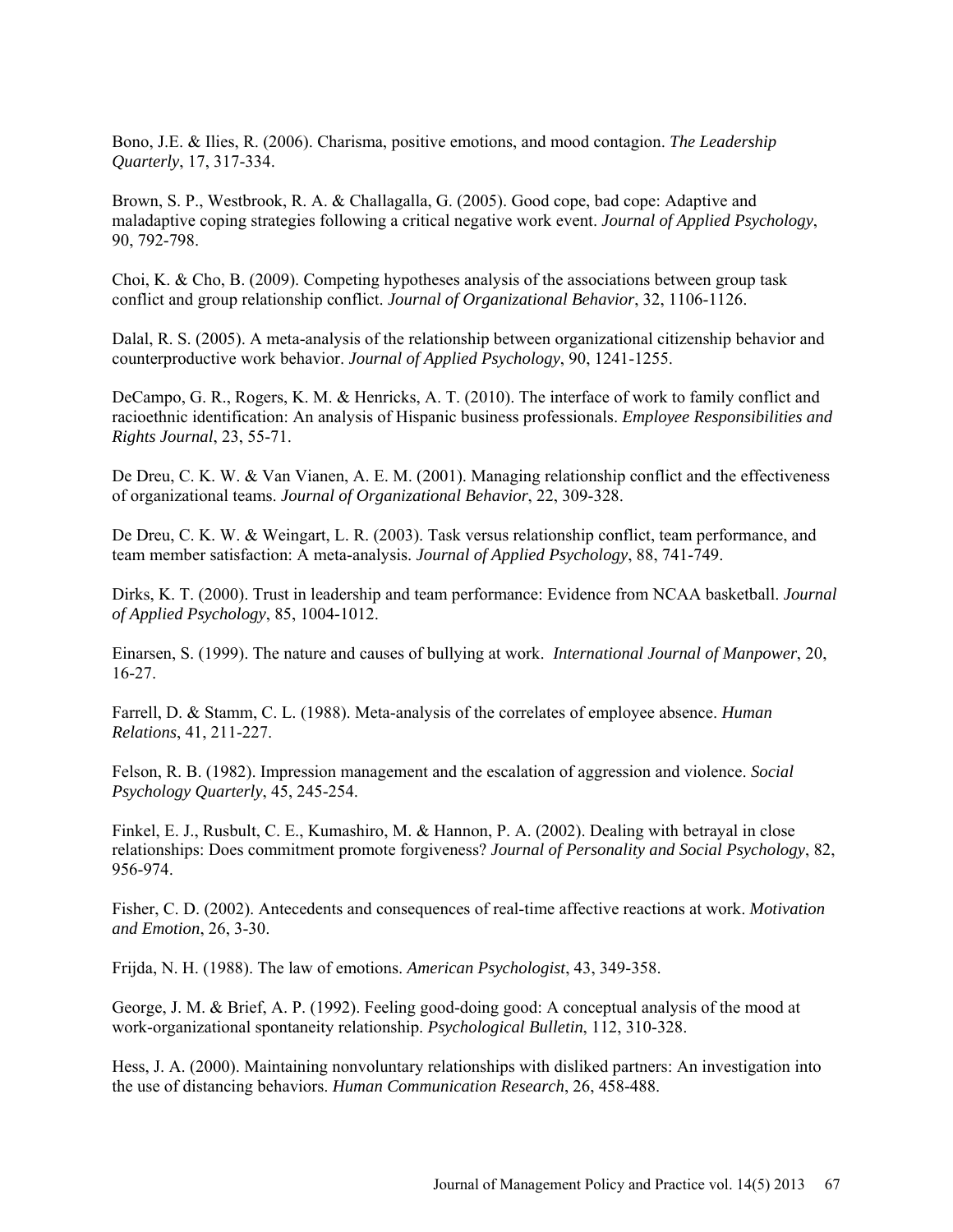Jehn, K.A. (1995). A multimethod examination of the benefits and detriments of intragroup conflict. *Administrative Science Quarterly*, 40, 256-282.

Jehn, K.A. (1997). A Qualitative Analysis of Conflict Types and Dimensions in Organizational Groups. *Administrative Science Quarterly*, 42, 530-557.

Jehn, K.A. & Chatman, J.A. (2000). The influence of proportional and perceptual conflict composition on team performance. *International Journal of Conflict Management*, 11, 56-73.

Jehn, K.A. & Mannix, E.A. (2001). The dynamic nature of conflict: A longitudinal study of intragroup conflict and group performance. *Academy of Management Journal*, 44, 238-251.

Jehn, K. A. & Shah, P. P. (1997). Interpersonal relationships and task performance: An examination of mediating processes in friendship and acquaintance groups. *Journal of Personality and Social Psychology*, 72, 775-790.

Kramer, R. M. & Lewicki, R. J. (2010). Repairing and enhancing trust: Approaches to reducing organizational trust deficits. *Academy of Management Annals*, 4, 245-277.

Kremer, J. F. & Stephens, L. (1983). Attributions and arousal as mediators of mitigation's effect on retaliation. *Journal of Personality and Social Psychology*, 45, 335-343.

Krishnan, R., Martin, X. & Noorderhaven, N. G. (2006). When does trust matter to alliance performance? *Academy of Management Journal*, 49, 894-917.

Labianca, G. & Brass, D.J. (2006). Exploring the social ledger: Negative relationships and negative asymmetry in social networks in organizations. *Academy of Management Review*, 31, 596-614.

Langfred, C. W. (2007). The downside of self-management: A longitudinal study of the effects of conflict on trust autonomy, and task independence in self-managing teams. *Academy of Management Journal*, 50, 885- 900.

Lau, D. C. & Murnighan, J. K. (1998). Demographic diversity and faultlines: The compositional dynamics of organizational groups*. Academy of Management Review*, 23, 325-340.

Lazarus, R.S. & Folkman, S. (1984). *Stress Appraisal and Coping*. New York: Springer.

Lewiciki, R. J., McAllister, D. J. & Bies, R. J. (1998). Trust and distrust: New relationships and realities. *Academy of Management Review*, 23, 438-458.

Marcus, B. & Schuler, H. (2004). Antecedents of counterproductive behavior at work: A general perspective. *Journal of Applied Psychology*, 89, 647-660.

Mayer, R. C., Davis, J. H. & Schoorman, F. D. (1995). An integrative model of organizational trust. *Academy of Management Review,* 20, 709-734.

Meglich, P. A., Faley, R. H. & Dubois, C. L. Z. (2012). The influence of actions and actors on the perceived severity of workplace bullying. *Journal of Management Policy and Practice*, 13, 11-25.

Murray, S. (2013, February 7). McCain in a tough spot over Hagel. *The Wall Street Journal*, p. A4.